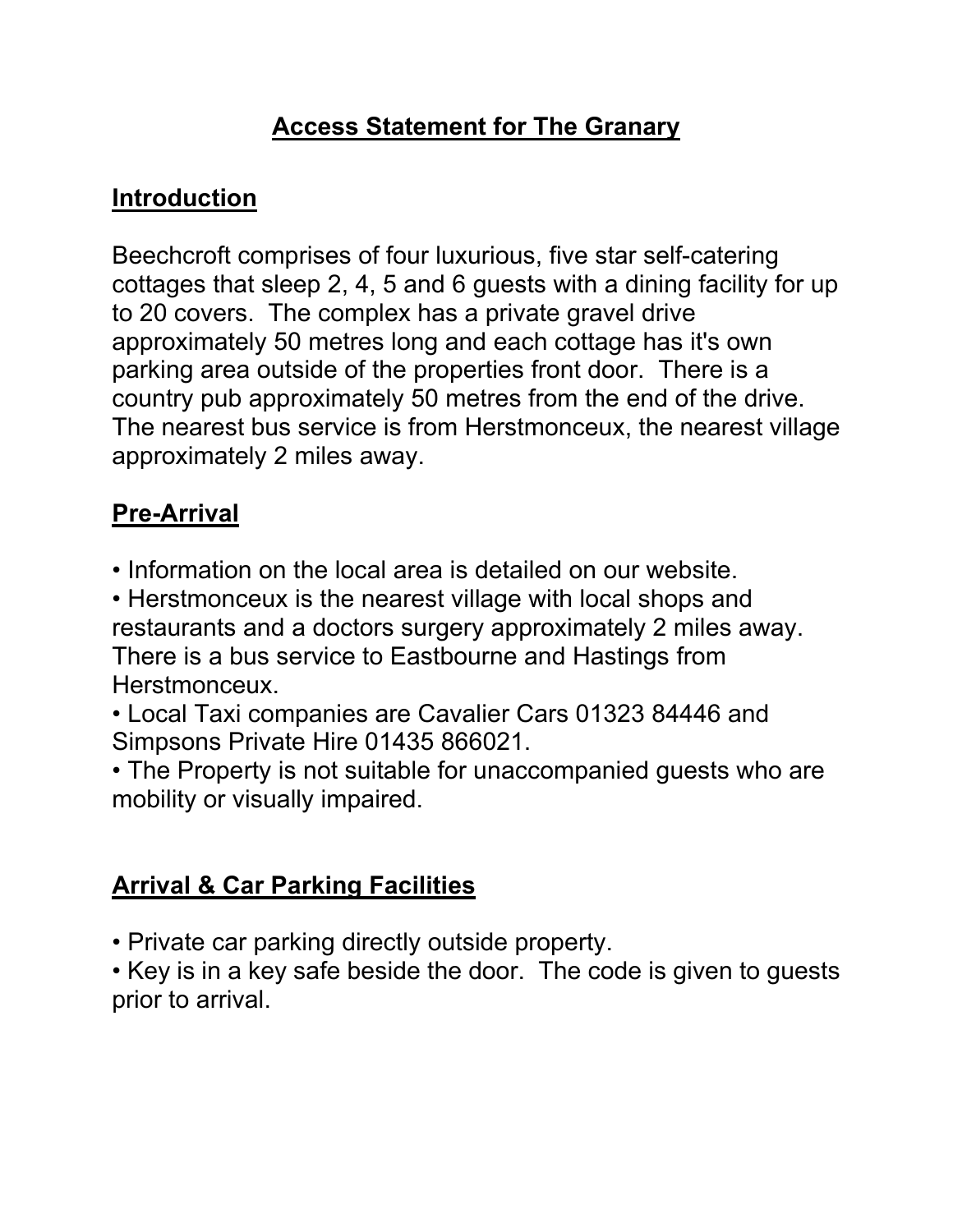- Guests are provided with a welcome hamper containing essentials such as bread, milk, eggs, cheese etc.
- Each cottage has an information folder.

## **Main Entrance & Reception**

• Parking is available next to the property, which is accessed down a step of 22cm onto a step 28.5cm deep and then down a second step of 17cm onto a broad step of 71.5cm deep and then down 17cm onto the patio then approximately 6m across to a 1 step up of 17cm and 2.15m deep then up the door step of 12.5cm high.

- The key is 1.45m from the ground
- The front door is 77.5cm wide which opens into the hallway.

• Access can be gained across the lawn through one of the french doors into the living area.

## **Public Areas - Hall, Stairs, Landing, Corridors etc**

• The large, ceramic tiled hall way leads into the downstairs double bedroom, twin/ double bedroom, downstairs toilet, the kitchen, living area and the stairway.

• The stairs are 84cm wide. There are 13 stairs of 21 cm high around 270 degrees. They are carpeted, there is no handrail, there are two handles on the post in the centre of the stairs.

• The landing is 1m long by 81cm wide with a wooden banister 90cm high.

## **Public Areas - Sitting room, lounges, lobbies etc**

• The living area is accessed from the hall through an access way 81cm wide with a 16.5cm step down; alternatively via the kitchen through an access way 81cm wide then through a second access way 1.27m wide with a 16.5cm step down.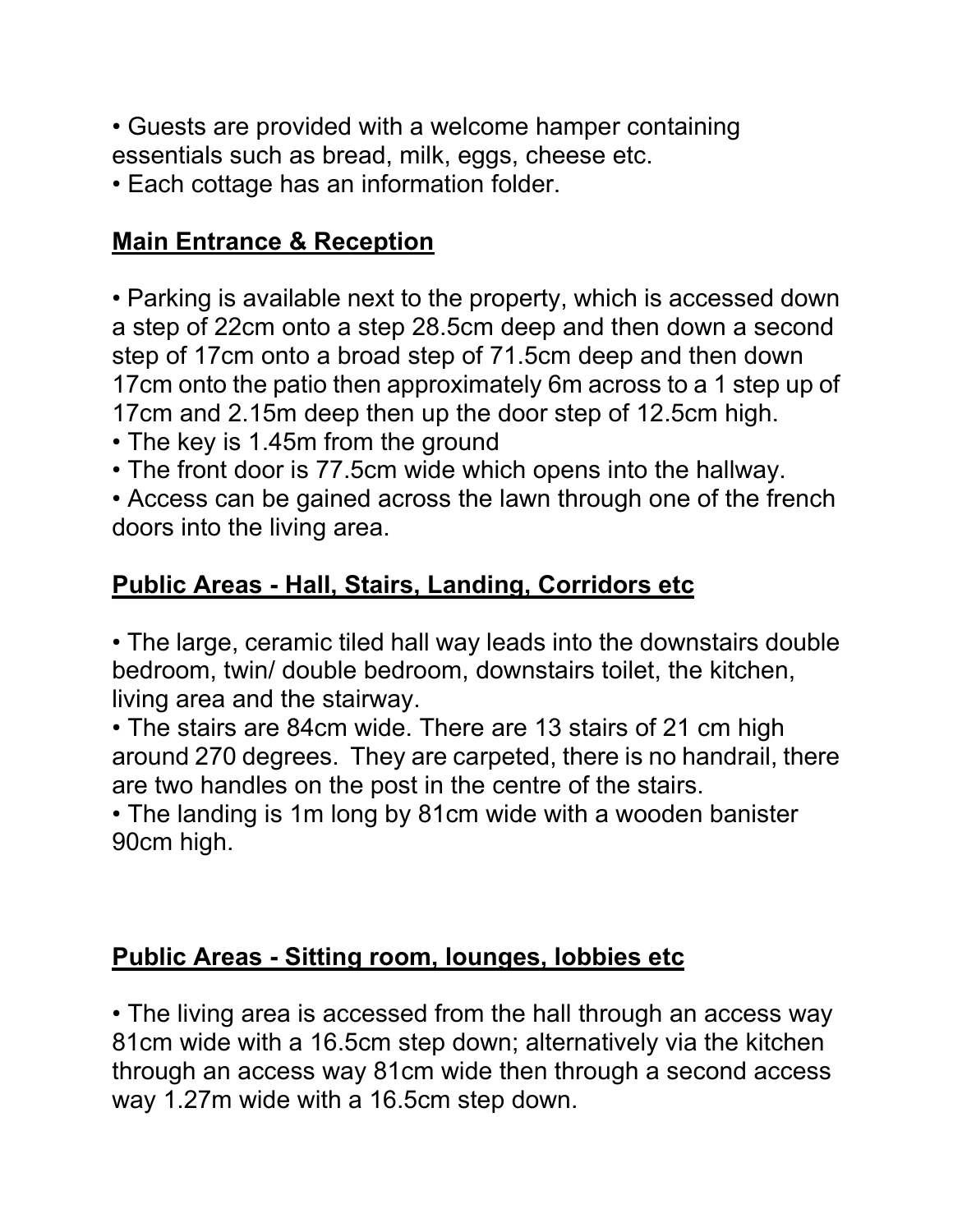• There are two french doors that open to 98cm onto the paved patio with a step down of 20cm.

- The dining area is incorporated within the living area.
- This area is carpeted.

## **Public WCs**

• The downstairs toilet which is accessed directly from the hall has a door 63.5cm wide with access 46cm wide. The toilet is 58cm from the door and is 40cm high with a basin 76cm high.

#### **Laundry**

• A washing machine, iron and ironing board are provided for guests use.

## **Bedrooms & Sleeping Areas**

• The downstairs double bedroom is accessed from the hall via a doorway 70cm wide.

• The bed is 50cm high with a minimum space around the bed of 70cm on one side.

• There is access to a paved path outside via a french door that opens 75cm wide down a 23cm step.

• The downstairs twin bedroom can also be accessed from the hall via a doorway 61cm wide.

• The beds are 50cm high with 50cm between the beds.

• The upstairs double bedroom has a doorway of 65cm wide with a minimum distance around the bed of 50cm. The beds are 50cm high one side.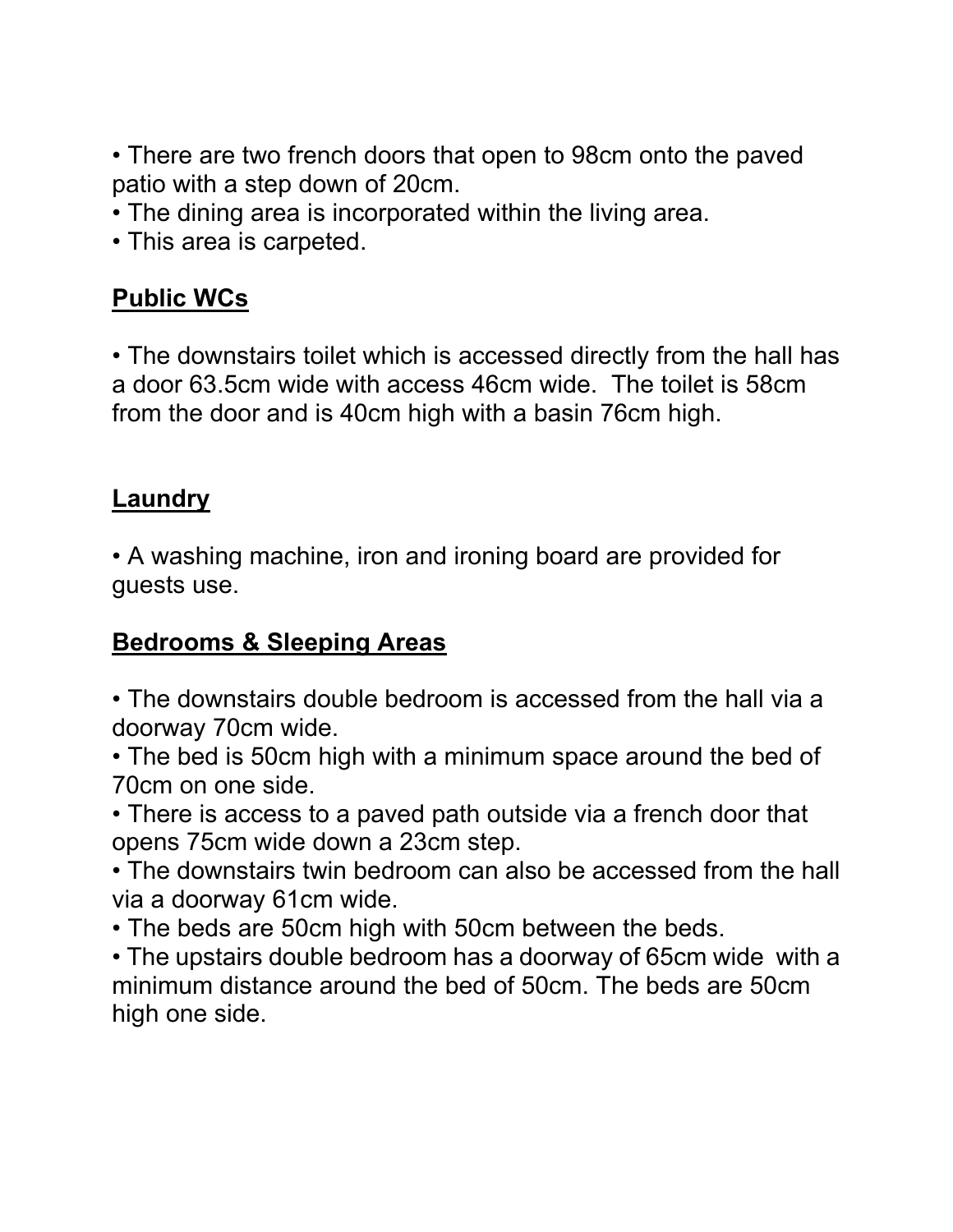## **Bathroom, Shower-room & WC [Ensuite or Shared]**

• The downstairs shower room is between the two downstairs bedrooms and has access directly from each.

- The doorways are both 61cm wide.
- The toilet is 41cm high.
- The basin is 76 cm high.

• The shower has a step up of 26.5cm and measures 85cm x 80cm. The shower head is hand held on a bracket.

• The floor is ceramic tiles.

• The en-suite bathroom to the upstairs double bedroom has a door 62cm wide with access 71cm wide.

- The toilet is 42cm high.
- The basin is 76 cm high.

• The bath is 1.55m by 61cm with no handrail. The taps are exterior to the bath to the side.

## **Self-Catering Kitchen**

- The kitchen has a ceramic tile floor.
- It is equipped with a kettle, toaster, microwave, fridge with freezer compartment, washing machine and dishwasher for guests use.

• The cooker is an oil fired Sandyford range cooker with incorporated hobs.

• The kitchen surfaces 90cm high.

# **Additional Information**

- Smoke alarms
- No Smoking
- No Dogs

• No Children under the age of 5. Babies up to the age of 1 year are welcome with their own moses basket; no cot or high chair is provided.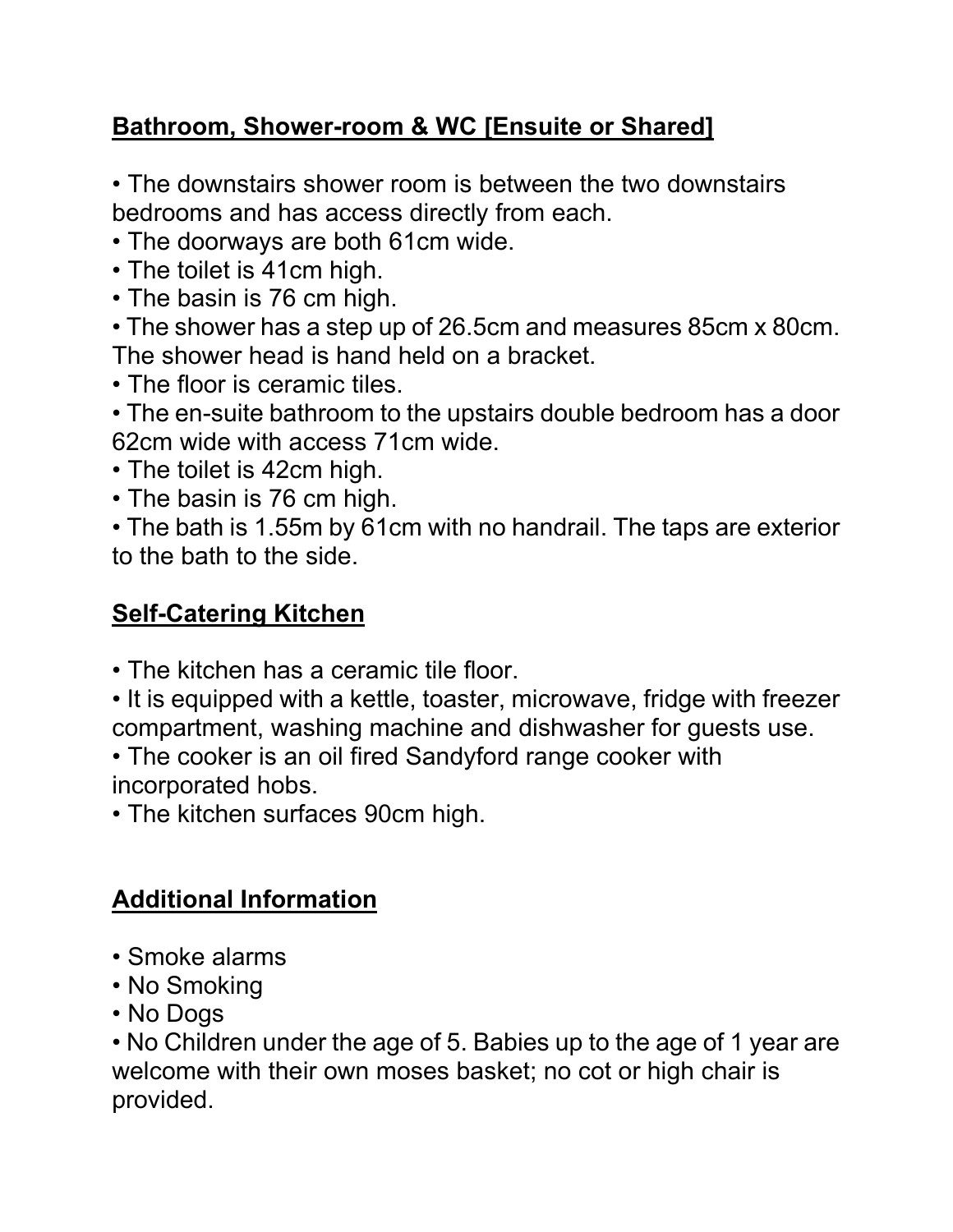- Fridge provided in the kitchen.
- Telephones are for incoming calls only but 999 calls will dial out.

### **Contact Telephone and Email Address**

Address: Beechcroft Cottages **Cowbeech**  East Sussex BN27 4JG

Mobile: 07831 443309

Email: enquiries@beechcroft.org

Website: www.beechcroft.org

Hours of operation: Open all year.

Emergency number: 07831 443309

Local public transport numbers: Arriva Customer services 0844 8004411 Timetables 0871 2002233

Stagecoach 01323 418060

National Rail Enquiries 0871 200 4950/ 0845 7484950

Local accessible taxi numbers: • Local Taxi companies are Cavalier Cars 01323 84446 and Simpsons Private Hire 01435 866021..